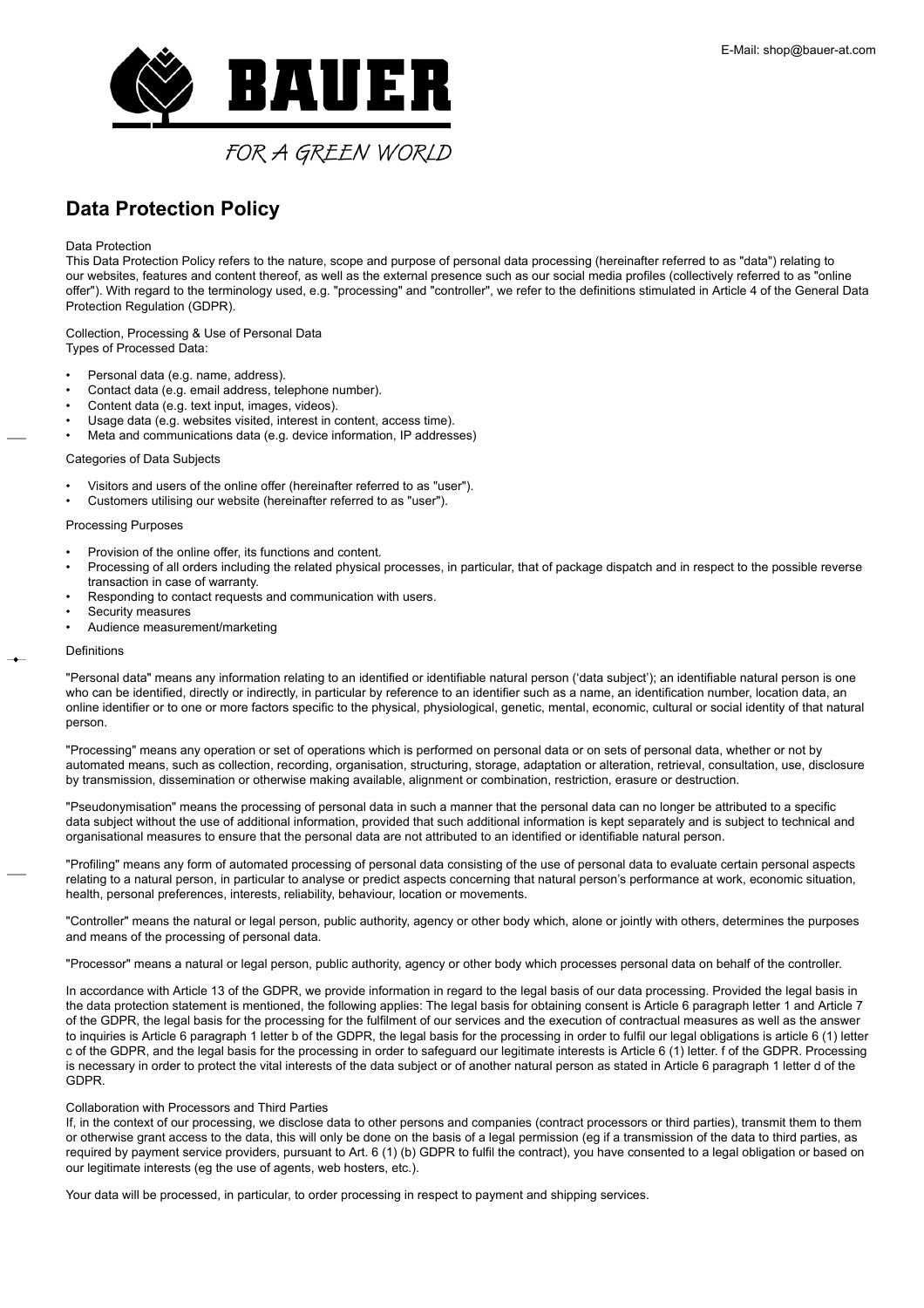

If we commission third parties to process data on the basis of a so-called "contract processing contract", this is done on the basis of Art. 28 GDPR.

## Payment Data

Your payment data is encrypted during the order processed and transferred via the internet. We never gain access to your payment data thanks to special embedding used during the order process and are therefore not the processors of the data. The data is processed exclusively by these payment service providers:

Credit Card and Paypal Payments SIX Payment Services (Europe) S.A. 10, rue Gabriel Lippmann L-5365 Munsbach Luxembourg dataprotection@six-group.com

Sofort Transfers via Klarna Klarna Bank AB (publ) Sveavägen 46 111 34 Stockholm Sweden datenschutz@klarna.de

RatePay RatePAY GmbH Franklinstraße 28-29 10587 Berlin datenschutz@ratepay.com

## Shipping Data

In order to improve our service, we work together with a third party service provider who processes parcel tracking numbers and publishes more detailed information regarding the status of a parcel. Third party information:

parcelLab GmbH Schillerstraße 23a 80336 Munich **Germany** info@parcellab.com

## Data Transmission in Third-Party Countries

If we process data in a third country (ie outside the European Union (EU) or the European Economic Area (EEA)) or in the context of the use of third-party services or disclosure or transmission of data to third parties, this will only be done if it is to fulfil our (pre) contractual obligations, on the basis of your consent, on the basis of a legal obligation or on the basis of our legitimate interests. Subject to legal or contractual permissions, we process or have the data processed in a third country only in the presence of the special conditions of Art. 44 et seq. GDPR. That the processing is e.g. on the basis of specific guarantees, such as the officially recognized level of data protection (eg for the US through the Privacy Shield) or compliance with officially recognized special contractual obligations (so-called "standard contractual clauses").

**Withdrawal Withdrawal** 

You have the right to consent according to. Art. 7 para. 3 of the GDPR. This right to consent also applies to data processed in the future.

You may at any time object to the future processing of your data in accordance with Art. 21 of the GDPR. Where the data subject objects to processing for direct marketing purposes, the personal data shall no longer be processed for such purposes.

#### Rights of the Data Subject

The user shall have the right to obtain from the controller confirmation as to whether or not personal data concerning him or her are being processed, and, where that is the case, access to the personal data and the controller shall provide a copy of the personal data undergoing processing as in accordance with Article 15 of the GDPR.

The user shall have the right to obtain from the controller without undue delay the rectification of inaccurate personal data or incomplete personal data concerning him or her in accordance with Article 16 of the GDPR.

The user shall have the right to obtain from the controller the erasure of personal data concerning him or her without undue delay and the controller shall have the obligation to erase personal data without undue delay in accordance with Article 17. The user shall have the right to obtain from the controller restriction of processing of personal data in accordance with Article 18 of the GDPR.

The user shall have the right to receive the personal data concerning him or her, which he or she has provided to a controller, in a structured, commonly used and machine-readable format and have the right to transmit those data to another controller without hindrance from the controller to which the personal data have been provided in accordance with Article 20 of the GDPR.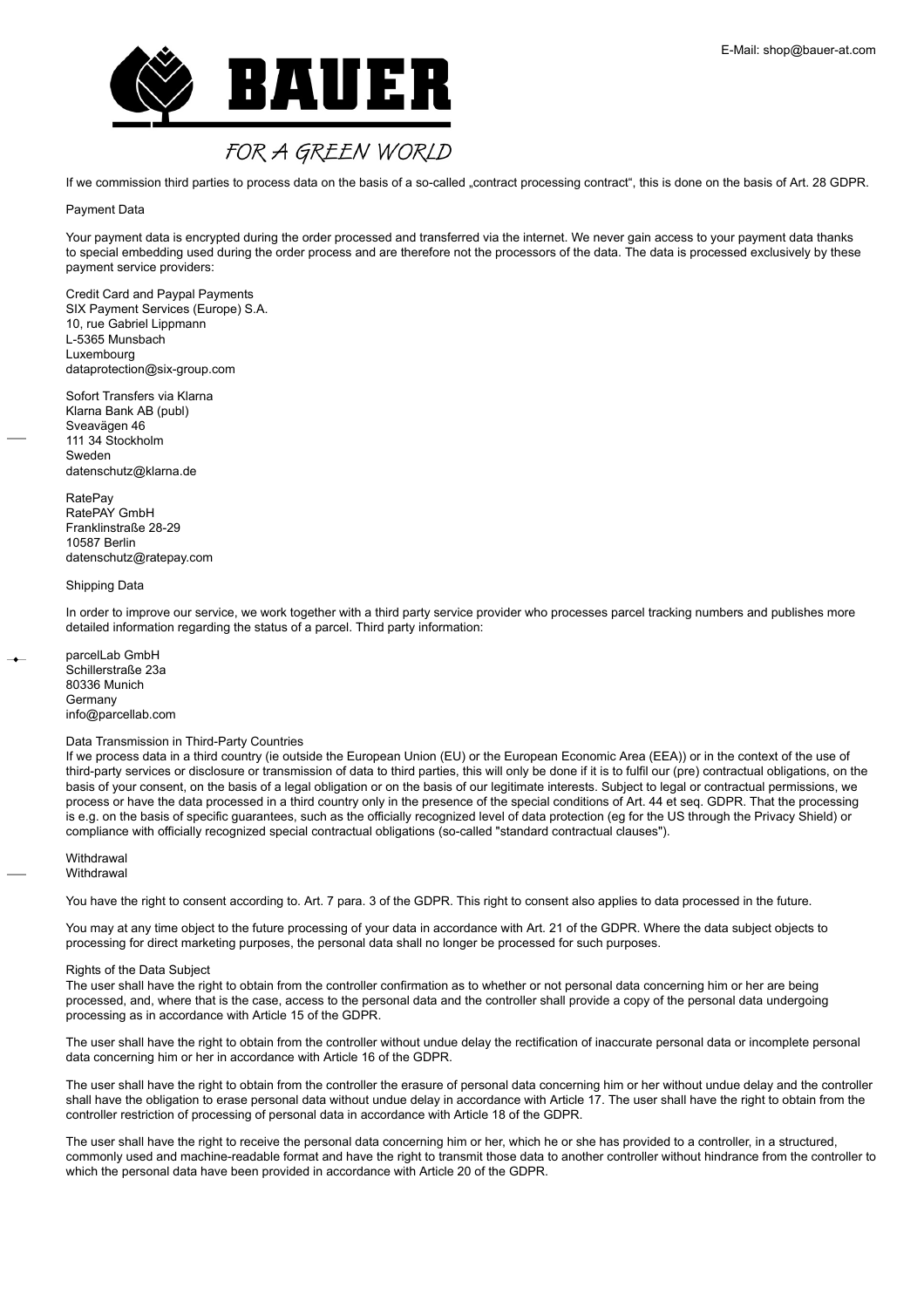

The user shall have the right to lodge a complaint with a supervisory authority in accordance with Article 77 of the GDPR.

## Data Usage for Advertising Purposes

Your personal data is used to improve your shopping experience and shape it to suit your requirements. The information used to achieve this is the data already available to us, e.g. via your internet connection, the chosen end device, the operating system, the date, the time at which our website was visited or the pages accessed as well as information that was provided to us by you. You may object to the use of your personal data for advertising purposes at any time. A notification via email, letter or fax would suffice. You can find our contact details [here](http://https://shop.bauer-at.com/de-AT/info/kontakt).

## Newsletters

The following information is intended to inform you about the content of our newsletter, the subscription, shipping and statistical evaluation procedures, as well as your right of opting out. By subscribing to our newsletter, you agree to receive it and to the described procedures.

We send newsletters, emails and other electronic notifications with advertising information (hereinafter "newsletter") only with the consent of the recipient or legal permission. Insofar as the content of the newsletter is concretely described as part of a subscription, it is relative for the consent of the users. Otherwise, our newsletters only contain information concerning our products and the relevant information thereof (e.g. safety instruction), special offers, promotions and information about our company.

Double opt-in and logging: Subscribing to our newsletter is part of a so-called double opt-in procedure. This means that you will receive an email after subscribing requesting you to confirm your subscription. This confirmation is necessary so that nobody can subscribe with an email address that is not their own. Subscription to the newsletter will be logged as proof of the subscription process in accordance with legal requirements. This includes the storage of the subscription and confirmation time as well as the IP address. Similarly, changes to your data stored with the emailing service provider will be logged.

Subscription details: To subscribe to the newsletter, all you have to do is enter your email address. Optionally, we ask that you provide your first and last name. These are only used to personalize the newsletter.

The dispatch of the newsletter and the associated performance measurement are based on a consent of the recipients according to Article 6 paragraph 1 letter a, Art. 7 GDPR in conjunction with section107 paragraph 2 of the Telecommunications Act, or if consent is not required, based on our legitimate interests in direct marketing according to Article 6 paragraph 1 letter f GDPR in conjunction with section 107 (2) and the like 3 of the Telecommunications Act.

The logging of the registration process is based on our legitimate interests in accordance with Article 6 paragraph 1 letter f of the GDPR. Our interest lies in the use of a user-friendly and secure newsletter system, which serves both our business interests and the expectations of the users and also allows us to prove our consent.

### Termination/Cancellation

The user can terminate the receipt of our newsletter at any time, i.e. revoke your consent. The newsletter cancellation link can be found at the bottom of each newsletter. We may save the submitted email addresses for up to three years based on our legitimate interests before deletion thereof to provide prior consent. The processing of this data is limited to the purpose of a possible defence against claims. An individual request for cancellation is possible at any time, provided that at the same time the former existence of a consent is confirmed.

## Email Marketing Service

The newsletter is distributed via the email service company, Amazon Web Services, Inc., 410 Terry Avenue North, Seattle WA 98109, United States. The service provider operates a data centre in Germany, which is used for dispatching emails. The privacy policy of the email service provider can be viewed here: [https://aws.amazon.com/en/privacy/](https://aws.amazon.com/privacy/?nc1=h_ls). The email service provider is based on our legitimate interests in accordance to Article 6 paragraph 1 letter f of the GDPR and a contract processing agreement according to Article 28 paragraph 3 section 1 of the GDPR.

The claim is limited to the Amazon AWS product "Simple Email Service". Consequently, only the actual dispatch of the newsletter is part of data processing. On the part of Amazon AWS, there is no structured archiving of personal data.

#### Cookies

Cookies are small text files that are stored on a user's computers. Different types of information can be stored within the text files. A cookie is primarily used to store information about a user (i.e. the device on which the cookie is stored) during or after their visit on a website. Session cookies are cookies that are deleted after a user leaves a website and closes the browser. In the case of session cookies, the contents of a shopping cart in an online shop or a login status are saved. Persistent cookies remain stored even after the browser has been closed. Thus, a login status, for instance, will be saved if the user visits the website after several days. Likewise, user interests can be stored which as used for range measurement or marketing purposes. A third-party cookie refers to cookies that are offered by providers that do not manage the website that is being visited. Cookies offered by the person that manages the website are called first-party cookies.

We can use session or persistent cookies and clarify these in the context of our privacy policy.

The user is requested to disable the settings in their browser if they do not want any cookies stored, Saved cookies can be deleted in the system settings of the browser. The exclusion of cookies can lead to functional restrictions of the website being visited.

A general contradiction explaining the use of cookies used for online marketing purposes can be found in a variety of services, especially in the case of tracking, via the US website http://www.aboutads.info/choices/ or the EU site [http://www.youronlinechoices.com/](https://www.youronlinechoices.com/). Furthermore, the storage of cookie can be switched off in the browser settings. Please note that, once the settings have been changed, not all the features available on this website may be used.

Google Analytics with "Anonymize IP" Extention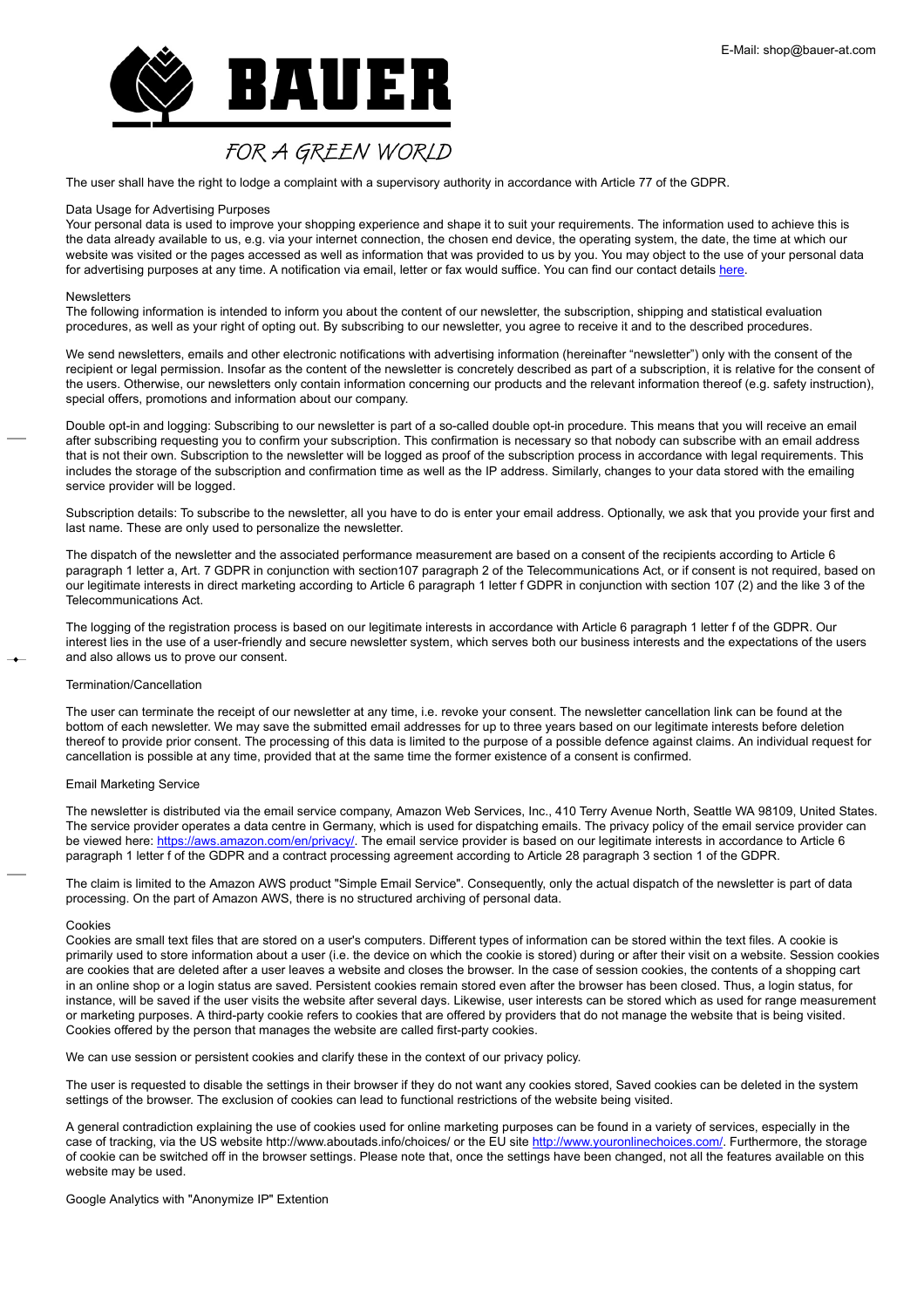

Based on our legitimate interests (i.e. interest in the analysis, optimisation and economical operation of our online offering pursuant to Art. 6 (1), letter f. GDPR), we use Google Analytics, a web analysis service of Google LLC ("Google"). Google uses cookies. The information generated by the cookies regarding the use of the online offering by the user is generally transmitted to a Google server in the USA where it is stored.

Google is certified under the Privacy Shield agreement and thereby guarantees compliance with European data protection law (https:// www.privacyshield.gov/participant?id=a2zt000000001L5AAI&status=Active).

Google uses this information on our behalf in order to evaluate the use of our online offering by the users, compile reports about the activities within this online offering and provide us with additional services related to the use of this online offering and the internet. In doing so, pseudonymised usage profiles for the users may be prepared from the processed data.

We only use Google Analytics with activated IP anonymisation. This means that the IP address of users within member states of the European Union or other states in the European Economic Area is shortened by Google. Only in exceptional cases is the full IP address transferred to a Google server in the USA and shortened there.

The IP address transferred by the user's browser is not combined with other data by Google. Users can prevent the storage of cookies by configuring the settings of their browser software accordingly. Furthermore, users can prevent the capture of data generated by the cookie and related to their use of the online offering by Google as well as the processing of these data by Google by downloading and installing the browser plug-in available under the following link: https://tools.google.com/dlpage/gaoptout?hl=en.

Further information about the use of data by Google, settings and rights to object is available in the Google data privacy statement (https:// policies.google.com/technologies/ads) and the settings for the display of advertisements by Google (https://adssettings.google.com/authenticated).

The personal data of users are erased or anonymised after 14 months.

### Google Universal Analytics

We use Google Analytics in the "Universal Analytics" version. "Universal Analytics" is a Google Analytics process that prepares the user analysis on the basis of a pseudonymised user ID and thereby creates a pseudonymised user profile with information from the use of various devices (known as cross-device tracking).

## Formation of Target Groups with Google Analytics

We use Google Analytics in order to display the advertisements placed within advertising services of Google and its partners only to those users who have shown an interest in our online offering, or who exhibit certain characteristics (e.g. interest in certain topics or products determined based on the websites that are visited), which we transmit to Google (known as Remarketing Audiences or Google Analytics Audiences). With the help of Remarketing Audiences, we also want to ensure that our advertisements correspond to the potential interests of users.

### Google Remarketing & Conversion Measurements

We use the services of Google LLC, 1600 Amphitheater Parkway, Mountain View, CA 94043 on the basis of our legitimate interests (i.e. interest in the analysis, optimisation and economic operation of our online service within the scope of Article 6 (1) letter f of the GDPR, USA, ("Google").

Google is certified under the Privacy Shield Agreement, which provides a guarantee to comply with European privacy legislation (https:// www.privacyshield.gov/participant?id=a2zt000000001L5AAI&status=Active).

We use Google's online marketing tool, AdWords, to place ads on the Google advertising network (e.. in search results, in videos, on websites, etc.). This allows us to display ads for and within the scope of our website and online offer in order to only present ads to users that potentially match their interests. For instance, if a user is being presented with products that he/she has shown interest in on a different website, it is referred to as "remarketing". When our or other websites are being accessed, whereby the Google advertising network is active, Google will immediately execute a Google code and so-called (re)marketing tags (invisible graphics or code also referred to as "web beacons") are incorporated into the website. With the help of these tags an individual cookie, i.e. a small text file, is saved on the user's device. Comparable technologies can also be used instead of cookies. The file records which websites the user has visited, or which content the user is interested in as well as technical information about the browser and operating system, referring websites, visiting times and other information regarding the use of the online offer.

Furthermore, we receive an individual "conversion cookie". The information obtained is used by Google to generate conversion statistics on our behalf. However, we only receive the anonymous total number of users who clicked on our ad and were redirected to a conversion tracking tag page. We do not receive any information that personally identifies users.

The user data is processed within the Google advertising networking using a pseudonym. This means that Google does not store or process the user's name or email address but rather the relevant, cookie-related data within pseudonymous user profiles. Thus, the ads are not displayed to a specific, identifiable person but rather to the owner of the cookie and not their personal identity. This does not apply if the user has explicitly allowed Google to process the data by other means. The user information collected is transmitted to Google and stored on Google servers in the United **States** 

For more information about Google's data usage, settings and possibilities of revocation, please read Google's Private Policy (https:// policies.google.com/technologies/ads) as well as the settings regarding the display of ads via Google (https://adssettings.google.com/authenticated).

### Facebook Pixel, Custom Audiences and Facebook Conversion

Based on our legitimate interests in the analysis, optimisation and economical operation of our online offering and for these purposes, our online offering uses what is called the "Facebook pixel" of the social network Facebook operated by Facebook Inc., 1 Hacker Way, Menlo Park, CA 94025, USA or, if you are resident in the EU, by Facebook Ireland Ltd., 4 Grand Canal Square, Grand Canal Harbour, Dublin 2, Ireland ("Facebook").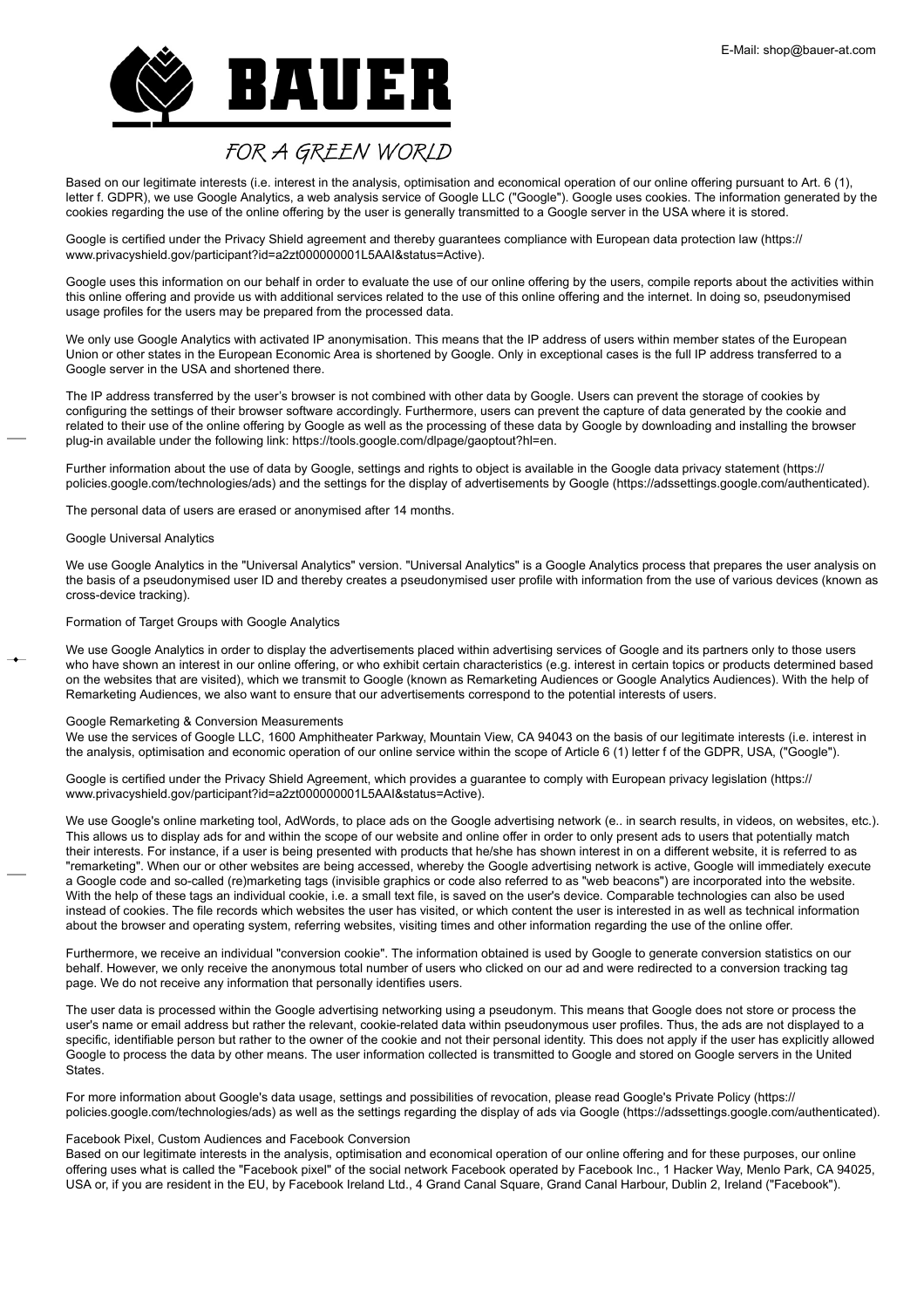

Facebook is certified under the Privacy Shield agreement and thereby guarantees compliance with European data protection law (https:// www.privacyshield.gov/participant?id=a2zt0000000GnywAAC&status=Active).

The Facebook pixel allows Facebook to identify the visitors to our online offering as a target group for this display of advertisements (known as Facebook ads). Accordingly we use the Facebook pixel in order to display the Facebook ads placed by us only to those Facebook users who have shown an interest in our online offering, or who exhibit certain characteristics (e.g. interest in certain topics or products determined based on the websites that are visited), which we transmit to Facebook (known as Custom Audiences). We also use the Facebook pixel to ensure that our Facebook ads correspond to the potential interests of users and are not perceived as bothersome. With the help of the Facebook pixel, we are also able to understand the effectiveness of Facebook ads for statistical and market research purposes by seeing whether users were forwarded to our website after clicking a Facebook advertisement (known as conversion).

Facebook processes the data according to Facebook's data usage guideline. Corresponding general information about the display of Facebook ads in Facebook's data usage guideline: https://www.facebook.com/about/privacy/. Specific information and details about the Facebook pixel and its functionality is available in the Facebook help section: https://www.facebook.com/business/help/651294705016616.

You can object to the recording of data by the Facebook pixel and their use for the display of Facebook ads. To choose what types of advertisements are displayed to you on Facebook, you can call up the page set up by Facebook and follow the instructions for configuring usagebased advertising settings: https://www.facebook.com/settings?tab=ads. The settings are platform-independent, meaning they apply to all devices including desktop computers and mobile devices.

You can also object to the use of cookies for the purpose of measuring coverage and for promotional purposes on the deactivation page of the network advertising initiative (http://optout.networkadvertising.org/) and on the US website (http://www.aboutads.info/choices) or the European website (http://www.youronlinechoices.com/uk/your-ad-choices/).

### Bing Ads

Based on our legitimate interest in the analysis and optimisation of our advertisements we use the conversion and tracking tool "Bing Ads" by Microsoft (Microsoft Corporation, One Microsoft Way, Redmond, WA 98052-6399, USA). If personal data is used in this context it is used in compliance with Art. 6 (1) of the GDPR. To use this tool, Microsoft Bing Ads places a cookie on your device if you reach our website by clicking on a Microsoft Bing advertisement. We can then see that someone clicked on the ad, was redirected to our online offer and reached a previously determined landing page (the so-called "conversion page"). We only learn the total number of users that clicked on the Bing ad. No IP addresses are stored. We do not receive any personal Information regarding the identity of the user.

Microsoft is certified under the Privacy Shield Agreement, which guarantees that the level of data protection is kept at the valid level required in the EU. (<https://www.privacyshield.gov/participant?id=a2zt0000000KzNaAAK&status=Active> ).

If you do not want to participate in the Bing Ads tracking process, you can also disable the the cookies required in your browser settings or use the Microsoft opt-out page: [http://www.youronlinechoices.com/uk/your-ad-choices/.](http://www.youronlinechoices.com/uk/your-ad-choices/)

For more information about privacy and cookies used with Microsoft Bing Ads, please refer to the Microsoft Privacy Policy: [https://](https://privacy.microsoft.com/de-de/privacystatement) [privacy.microsoft.com/en-us/privacystatement](https://privacy.microsoft.com/de-de/privacystatement) .

## intelliAD

Our website uses the services of intelliAd Media GmbH, Sendlinger Str. 7, 80331 Munich. Anonymised data is captured and aggregated for the design and optimisation of this website and user profiles are created from the data using pseudonyms. intelliAD tracking stores cookies offline. Anonymized usage data and profiles can be used by the website operator as well as other intelliAd customers for the identification of user interests without any conclusion as to your identity as a website visitor. You have the right to object to the data storage of your (anonymized) data for future use by selecting the intelliAd opt-out function.

### Social Media Online Presence

We maintain a social media online presence and other platforms in order to communicate with customers, interested parties and active users, and to inform them about our services. When viewing the respective networks and platforms, the business conditions and data processing policies of the respective operators apply.

We would like to point out that the users' data may be processed outside the European Union. This may result in risks to users because e.g. the enforcement of user rights could be made more difficult. With respect to US providers certified under the Privacy Shield, we point out that they are committed to respecting EU privacy standards.

Furthermore, the user's data is usually processed for market research and advertising purposes. Thus, e.g. user profiles are created from user behaviour and the resulting interests of the users. The usage profiles may, in turn, be used to e.g. place advertisements inside and outside the platforms that are presumably in line with users' interests. For these purposes, cookies are usually stored on the users' computers, in which the user behaviour and the interests of the users are stored. Furthermore, in the usage profiles, data can also be stored independently of the devices used by the users (in particular if the users are members of the respective platforms and logged in to them).

The processing of personal data linked to the user is based on our legitimate interests in effective information of users and the communication with users in accordance with. Art. 6 para. 1 lit. f. GDPR. If the users are asked by the respective providers for consent to data processing (that is, they declare their agreement, for example, by ticking a checkbox or confirmation a button), the legal basis of the processing is in accordance to Art. 6 para. a., Art. 7 GDPR.

For a detailed description of the respective processing and the possibilities of contradiction (opt-out), we refer to the following linked information of the provider.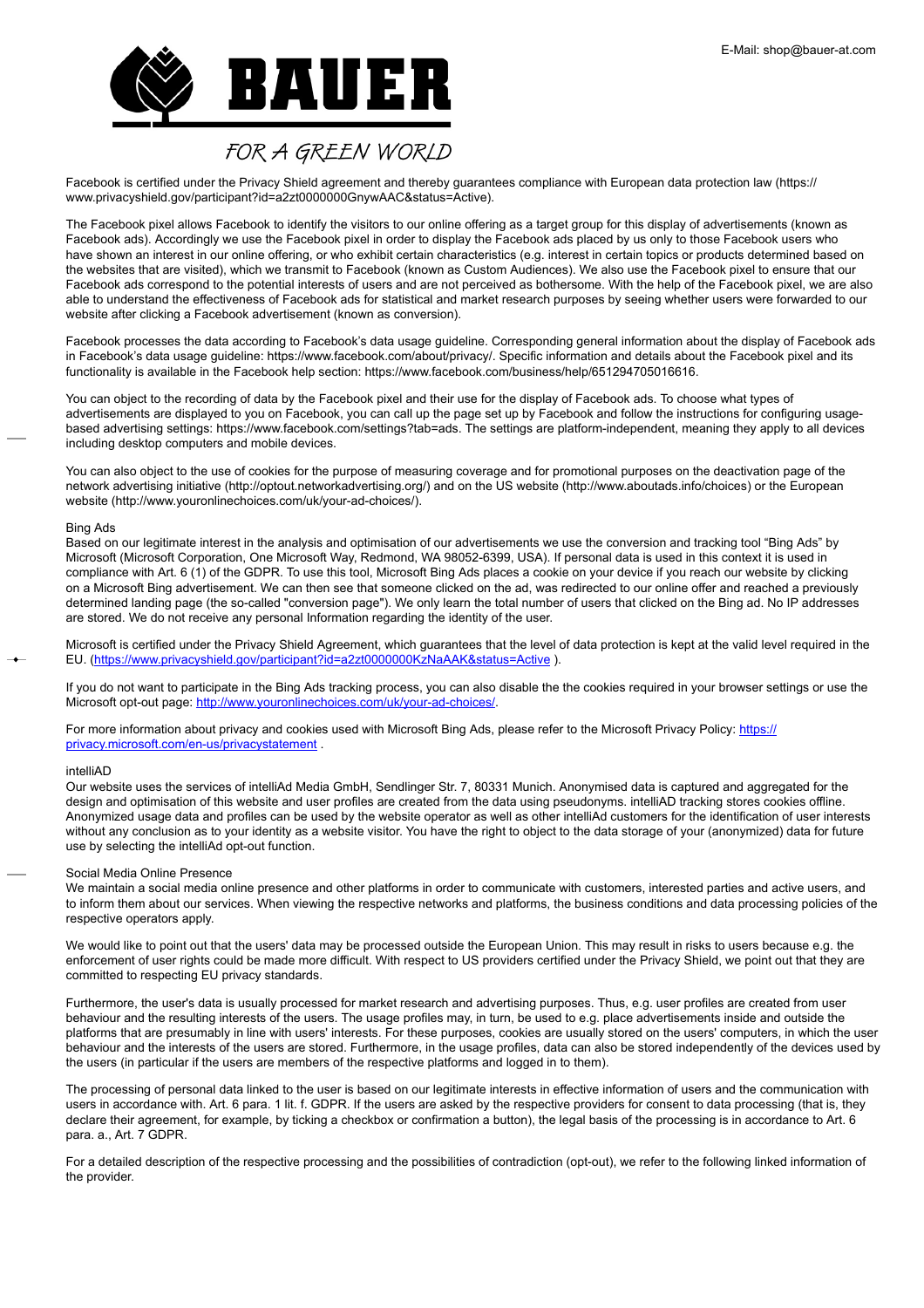

Also, in the case of requests for information and the assertion of user rights, we point out that these can be claimed most effectively from the providers. Only the providers have access to the data of the users and can take appropriate measures directly and provide information. If you still need help, then you can contact us.

- Facebook (Facebook Ireland Ltd., 4 Grand Canal Square, Grand Canal Harbour, Dublin 2, Irland) data privacy statement: https:// www.facebook.com/about/privacy/, Opt-Out: https://www.facebook.com/settings?tab=ads and http://www.youronlinechoices.com, Privacy Shield: https://www.privacyshield.gov/participant?id=a2zt0000000GnywAAC&status=Active.
- Google/ YouTube (Google LLC, 1600 Amphitheatre Parkway, Mountain View, CA 94043, USA) data privacy statement: https:// policies.google.com/privacy, Opt-Out: https://adssettings.google.com/authenticated, Privacy Shield: https://www.privacyshield.gov/participant? id=a2zt000000001L5AAI&status=Active.
- Instagram (Instagram Inc., 1601 Willow Road, Menlo Park, CA, 94025, USA) data privcy statement/opt-out: http://instagram.com/about/legal/ privacy/.

### Security Measures

Taking into account the state of the art, the costs of implementation and the nature, scope, context and purposes of processing as well as the risk of varying likelihood and severity for the rights and freedoms of natural persons, the controller and the processor shall implement appropriate technical and organisational measures to ensure a level of security appropriate to the risk, including inter alia as appropriate:

the pseudonymisation and encryption of personal data;

the ability to ensure the ongoing confidentiality, integrity, availability and resilience of processing systems and services;

the ability to restore the availability and access to personal data in a timely manner in the event of a physical or technical incident;

a process for regularly testing, assessing and evaluating the effectiveness of technical and organisational measures for ensuring the security of the processing.

#### Product & Order Reviews

In order to maintain our quality of service and that of the products on offer, we request the customer's opinion and feedback after the business transaction has been completed.

For this purpose, we process the order and order data with the review site "Verified Reviews" by Net Reviews SAS.

Should you encounter any problems, please do not hesitate to contact us in advance. We do our best to resolve any concerns in a timely fashion. Please review our service and products once we have had the opportunity to solve the issue beforehand.

Net Reviews SAS, a French simplified joint-stock company (SAS) registered in the Marseille Trade and Companies Register (RCS) under number 750 882 375, is the provider of an IT solution for gathering reviews pertaining to the quality of the E-commerce Service provided by web merchants.

Verified Reviews and the customer agree to comply with the law governing the collection, processing and distribution of personal data in relation to the processing of such data.

In particular, Verified Reviews guarantees that customers, users and site visitors have a right of access to personal information stored, as well as the right to modify, correct, block, delete or oppose the processing of such data.

The following data is transferred to Net Reviews SAS and processed to collect ratings:

- Surname
- First name
- E-mail address
- Date and order number
- Name and internal as well as international references (GTIN / ISDNF) of the ordered product

The following data will be made available through the publication of ratings:

- First name
- First letter of the surname
- Date and time of review submission
- Date of purchase experience
- Product purchased
- Place of purchase or of service delivery

More information about the company can be found here: <https://www.verified-reviews.co.uk/>

## Participation in Affiliate Partner Programs

Within our online services, we use, on the basis of our legitimate interests (i.e. interest in the analysis, optimising, and economic operation of our online services) pursuant to Article 6 (1) (f) GDPR, tracking measures customary in the trade, insofar as these are required for the operation of the affiliate system. In the following paragraphs, we inform users of the technical background.

The services offered by our contractual partners may be advertised and linked as well on other websites (so-called affiliate links or after buy systems, if for example links or services of third parties are offered after the conclusion of a contract). The operators of the website concerned receive a commission if the user follows the affiliate links and subsequently make use of the offers.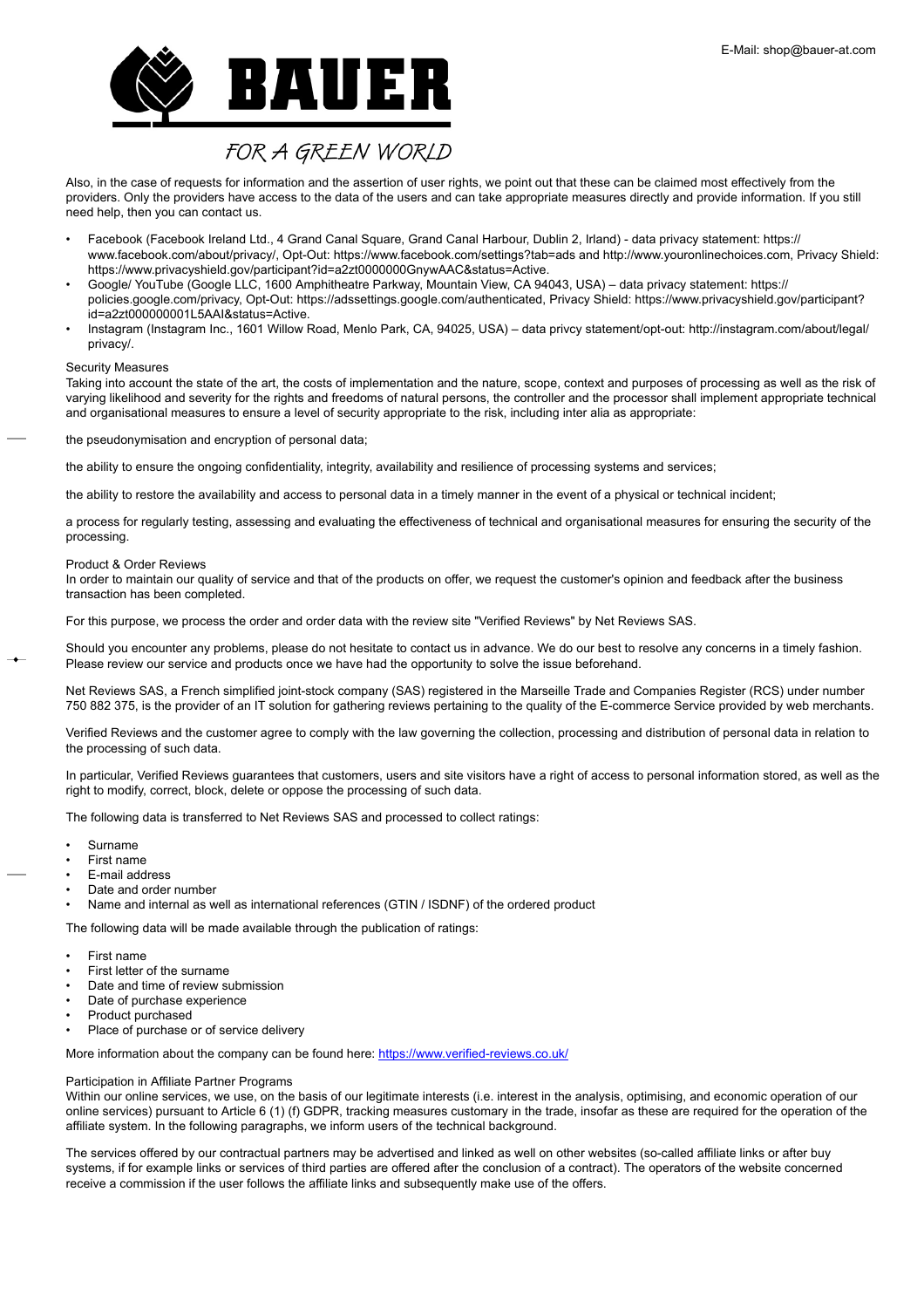

In summary, it is required for our online service that we be able to trace whether users interested in affiliate links and/or the goods available at our business, subsequently make use of the offers at the initiative of the affiliate link or our online platform. For this purpose, the affiliate links and our offers are supplemented with certain values which may be placed as a part of the link or otherwise, e.g. in a cookie. The values include in particular the referrer website, time, an online ID of the operator of the website on which the affiliate link was situated, an online ID of the offer concerned, an online ID of the user, and values specific to tracking such as advertising material ID, partner ID, and categorization.

The online IDs of users used by us are pseudonym values. This means that the online ID itself does not contain personal data such as name or email address. They only assist us in determining whether the same user who clicked on an affiliate link, or who, through our website, took an interest in one of our products, made use of the offer, i.e. concluded a contract with the provider. However, the online ID is personal insofar as the online ID together with other user data are available to the partner business and also to us. Only in this way is the partner business able to inform us whether such user accepted the offer and whether we may pay out the bonus.

We collaborate with Awin (for more information klick [here\)](#page-0-0) and Belboon. These are so-called tracking cookies that provide our partners with order provisioning data. The data does not contain personal data or information about the order or ordered products.

## Server Log Files

We automatically collect and store information in so-called server log files, which your browser automatically sends to us when enquiring about our website. The information comprises:

- the type and version of the browser used
- the operating system used
- referrer URL
- the hostname of the computer being accessed
- time of the server request

This mainly serves as quality assurance of our services. The data cannot be assigned to specific persons. The data is not merged with other data sources. We reserve the right to check this data retrospectively if specific indications for illegal use come to our attention.

## Data Erasure

The data processed by us is deleted or the processing thereof limited in accordance with Articles 17 and 18 of the GDPR. Unless explicitly stated in this Privacy Policy, the data stored by us is deleted as soon as it is no longer required for its purpose and the deletion does not conflict with any statutory storage requirements. Unless the data is deleted because it is required for other and legitimate purposes, its processing will be restricted. This means that the data is blocked and not processed for other purposes. This applies, for example, to data that must be kept for commercial or tax reasons.

According to the legal requirements in Germany, the storage takes place for 10 years according to §§ 147 paragraph 1 AO, 257 paragraph 1 No. 1 and 4, paragraph. 4 HGB (books, records, management reports, accounting documents, trading books, for taxation relevant Documents, etc.) and 6 years in accordance with § 257 (1) no. 2 and 3, para. 4 (commercial letters).

According to legal regulations in Austria, the storage takes place in for 7 years in accordance with § 132 exp. 1 BAO (accounting documents, documents / invoices, accounts, documents, business documents, statement of income and expenses, etc.), for 22 years in connection with land and for 10 years in the case of documents related to electronically supplied services, telecommunications, broadcasting and television services provided to non-EU companies in EU Member States for which the Mini-One-Stop-Shop (MOSS) is used.

In the event of deletion, our system will be rendered unrecognizable and unrecoverable using an irreversible pseudonymization procedure.

Consent to data processing upon a job application at niceshops GmbH

1. Consent

By applying for or registering with niceshops GmbH, you consent to the processing of your personal data in connection with a job application. Your data is stored and processed on BambooHR partner software system.

## 2. Data protection and data confidentiality

Data protection is important to us. niceshops GmbH has taken the necessary organisational and technical measures to ensure the confidentiality of your application.

## 3. Use of your personal data

During the application process, the contact details such as postal address, e-mail address and telephone numbers are stored in the applicant's database, along with their title, surname and first name. In addition, application documents such as the cover letter, curriculum vitae, vocational training certificates, theoretical and work certificates are captured and saved.

The data will be stored, evaluated, processed or transferred internally only as part of your application process. The data is accessible to employees of the niceshops GmbH Human Resources Department and to those responsible for the selection of new niceshops GmbH staff only. Your data will not be transmitted to companies or persons outside niceshops GmbH, nor used for other purposes.

## 4. Right of Access to Personal Data

Upon request, we would be happy to provide you with information about the personal data saved. Please contact our Human Resources Department (jobs@niceshops.com) for more information.

## 5. Storage and Deletion of Data